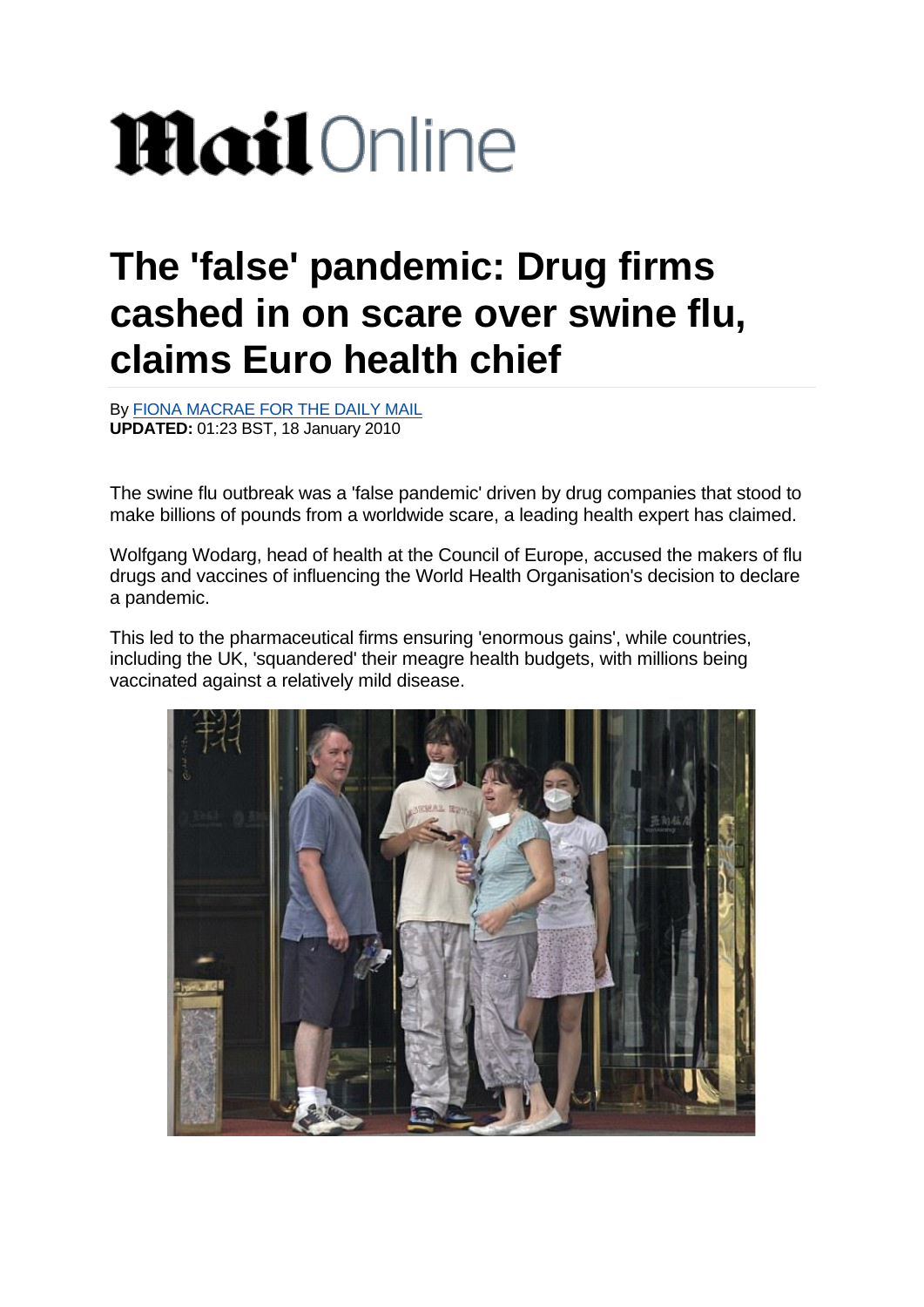## **Trapped: British family Neil, Maria, Samuel and Abigail Willis were quarantined in their hotel in Beijing, China, at the height of the swine flu scare**

A resolution proposed by Dr Wodarg calling for an investigation into the role of drug firms has been passed by the Council of Europe, the Strasbourg-based 'senate' responsible for the European Court of Human Rights.

An emergency debate on the issue will be held later this month.

Dr Wodarg's claims come as it emerged the British government is desperately trying to offload up to £1billion of swine flu vaccine, ordered at the height of the scare.



## **Chief Medical Officer Sir Liam Donaldson last year ordered the NHS to plan for up to 65,000 deaths**

The Department of Health warned of 65,000 deaths, set up a special advice line and website, suspended normal rules so anti-flu drugs could be given out without prescription and told health and local authorities to prepare for a major pandemic.

Planners were told to get morgues ready for the sheer scale of deaths and there were warnings that the Army could be called in to prevent riots as people fought to obtain drugs.

But with fewer than 5,000 in England catching the disease last week and just 251 deaths overall, Dr Wodarg has branded the H1N1 outbreak as 'one of the greatest medical scandals of the century'.

He said: 'We have had a mild flu - and a false pandemic.'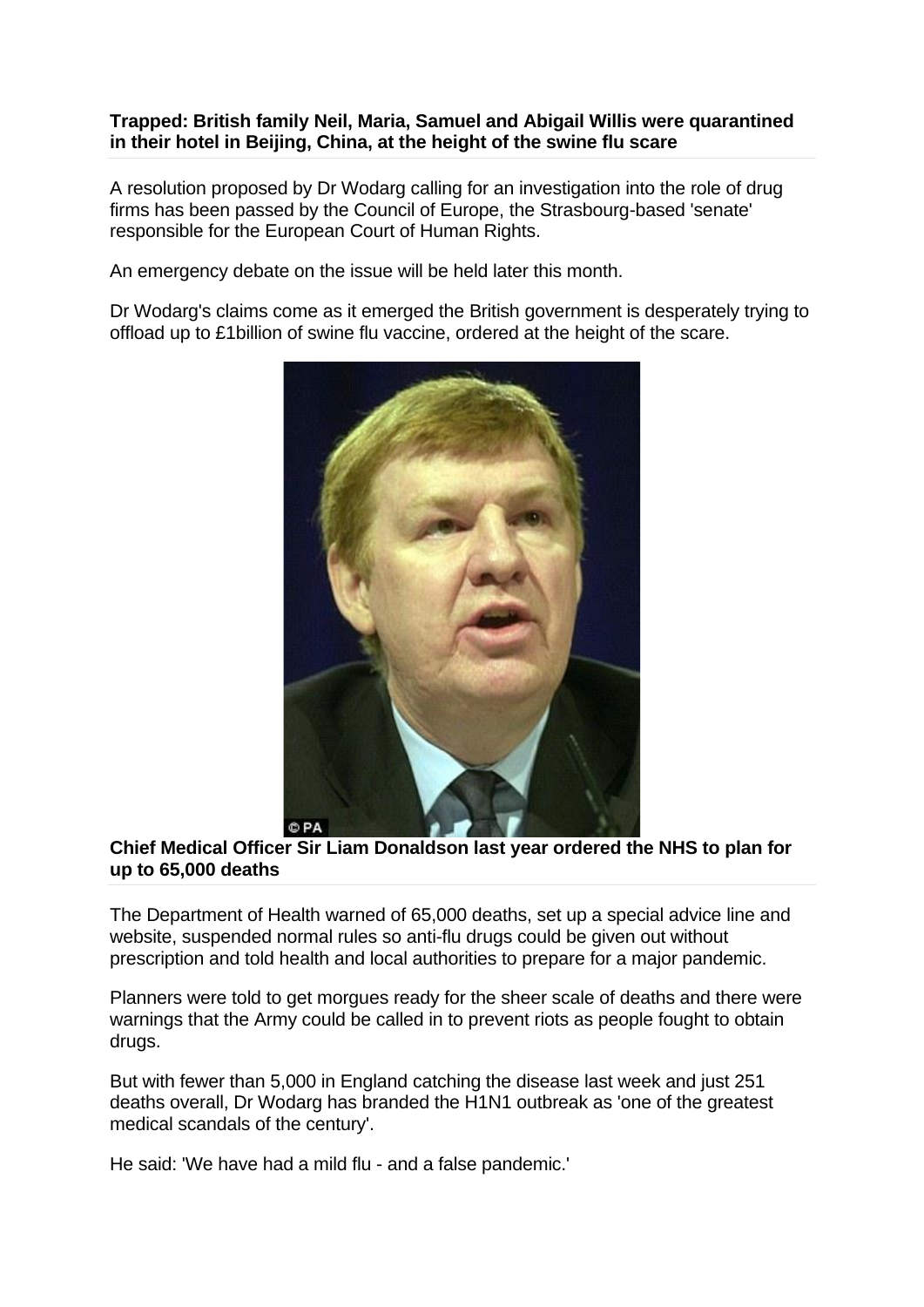He added the seeds of the scare were sown five years ago, when it was feared the much more lethal bird flu virus would mutate into a human form.

The 'atmosphere of panic' led to governments stockpiling the anti-flu drug Tamiflu and putting in place 'sleeping contracts' for millions of doses of vaccine

Dr Wodarg said: 'The governments have sealed contracts with vaccine producers where they secure orders in advance and take upon themselves almost all the responsibility.

'In this way the producers of vaccines are sure of enormous gains without having any financial risks.

'So they just wait, until WHO says "pandemic" and activate the contracts.'

He also claims that to further push their interests, leading drug companies placed 'their people' in the 'cogs' of the WHO and other influential organisations.



**Sue Armitage with her children Daisy and Ralph who could not go on holiday after catching swine flu**

He added that their influence could have led the WHO to soften its definition of a pandemic - leading to the declaration of a worldwide outbreak last June.

Dr Wodarg said: 'In order to promote their patented drugs and vaccines against flu, pharmaceutical companies have influenced scientists and official agencies, responsible for public health standards, to alarm governments worldwide.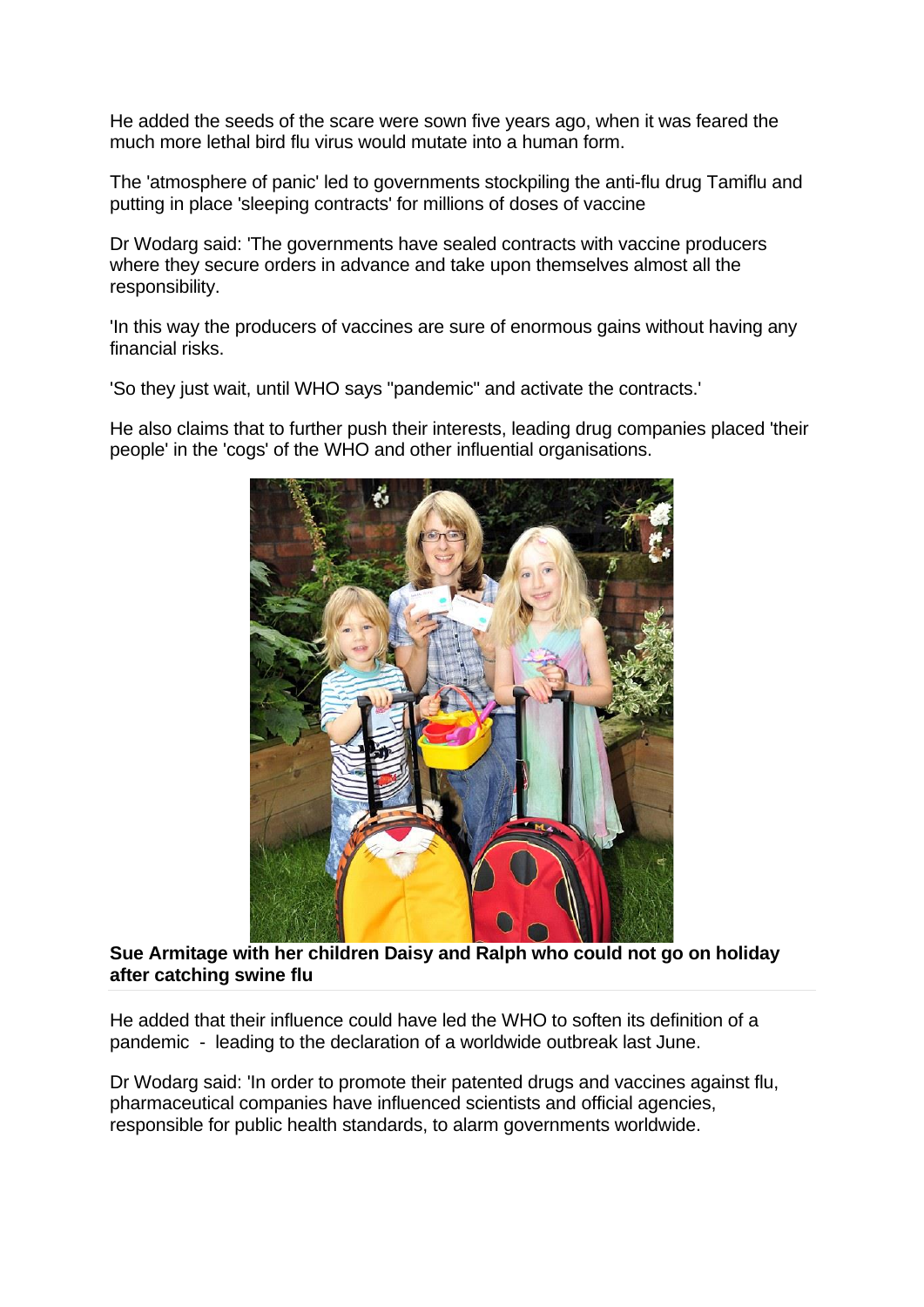'They have made them squander tight healthcare resources for inefficient vaccine strategies and needlessly exposed millions of healthy people to the risk of unknown side-effects of insufficiently tested vaccines.'

He does not name any Britons with conflicts of interest.

But last year, the Daily Mail revealed that Sir Roy Anderson, a scientist who advises the Government on swine flu, also holds a £116,000-a-year post on the board of GlaxoSmithKline.

GSK makes anti-flu drugs and vaccines and is predicted to be one of the biggest beneficiaries of the pandemic.



**A young girl is given an inoculation at a medical centre in Cockermouth, England. Millions were given vaccines against swine flu, with pharmaceutical companies being paid huge sums by the government**

The Department of Health says that although the disease appears to be on the wane, it cannot rule out a third surge and urges all those entitled to the jab to have it.

Professor David Salisbury, the Government's head of immunisation said there were 'no grounds whatsoever' for Dr Wodarg's claims, saying people with conflicts of interest were kept out of the decision-making process.

A GSK spokesman said: 'Allegations of undue influence are misguided and unfounded. The WHO declared that H1N1 swine flu met the criteria for a pandemic.

'As WHO have stated, legal regulations and numerous safeguards are in place to manage possible conflicts of interest.'